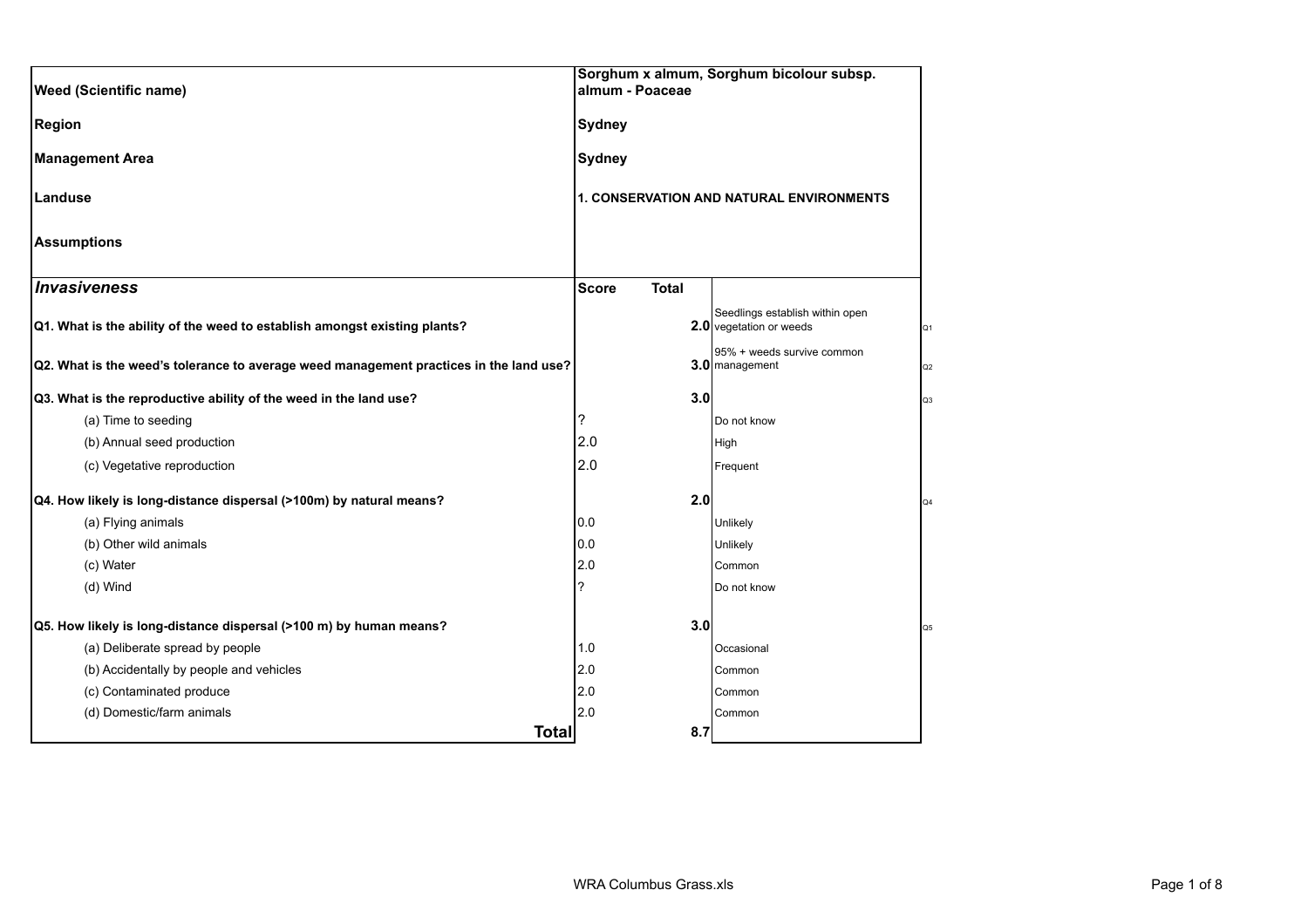| <i><b>Impacts</b></i>                                                                                                       | <b>Score</b><br><b>Total</b> |                                    |
|-----------------------------------------------------------------------------------------------------------------------------|------------------------------|------------------------------------|
| Q1. Does the weed reduce the establishment of desired plants?                                                               |                              | $3.0 > 50\%$ reduction<br>Q1       |
| Q2. Does the weed reduce the yield or amount of desired vegetation?                                                         |                              | $2.0$ 10 - 25% reduction<br>Q2     |
| Q3. Does the weed reduce the quality of products, diversity or services available from the<br>land use?                     |                              | $1.0$ Low<br>Q <sub>3</sub>        |
| Q4. What is the weed's potential to restrict the physical movement of people, animals,<br>vehicles, machinery and/or water? |                              | $1.0$ Low<br>Q4                    |
| Q5. What is the weed's potential to negatively affect the health of animals and/or people?                                  |                              | $0.0$ None<br>Q5                   |
| Q6. Does the weed have major positive or negative effects on environmental health?                                          | 1.0                          | Q6                                 |
| (a) food/shelter                                                                                                            | 0.0                          | Minor or no effect                 |
| (b) fire regime                                                                                                             | 1.0                          | Major negative effect              |
| (c) altered nutrient levels                                                                                                 | 0.0                          | Minor or no effect                 |
| (d) soil salinity                                                                                                           | 0.0                          | Minor or no effect                 |
| (e) soil stability                                                                                                          | 0.0                          | Minor or no effect                 |
| (f) soil water table                                                                                                        | 0.0                          | Minor or no effect                 |
| Totall                                                                                                                      | 4.2                          |                                    |
| <b>Potential Distribution</b>                                                                                               |                              |                                    |
| Q1. Within the geographic area being considered, what is the percentage area of land use<br>that is suitable for the weed?  |                              | <b>1.0</b> 5-10% of land use<br>Q1 |
| <b>Comparative weed risk score</b>                                                                                          | 36                           |                                    |
| Weed risk category                                                                                                          | Low                          |                                    |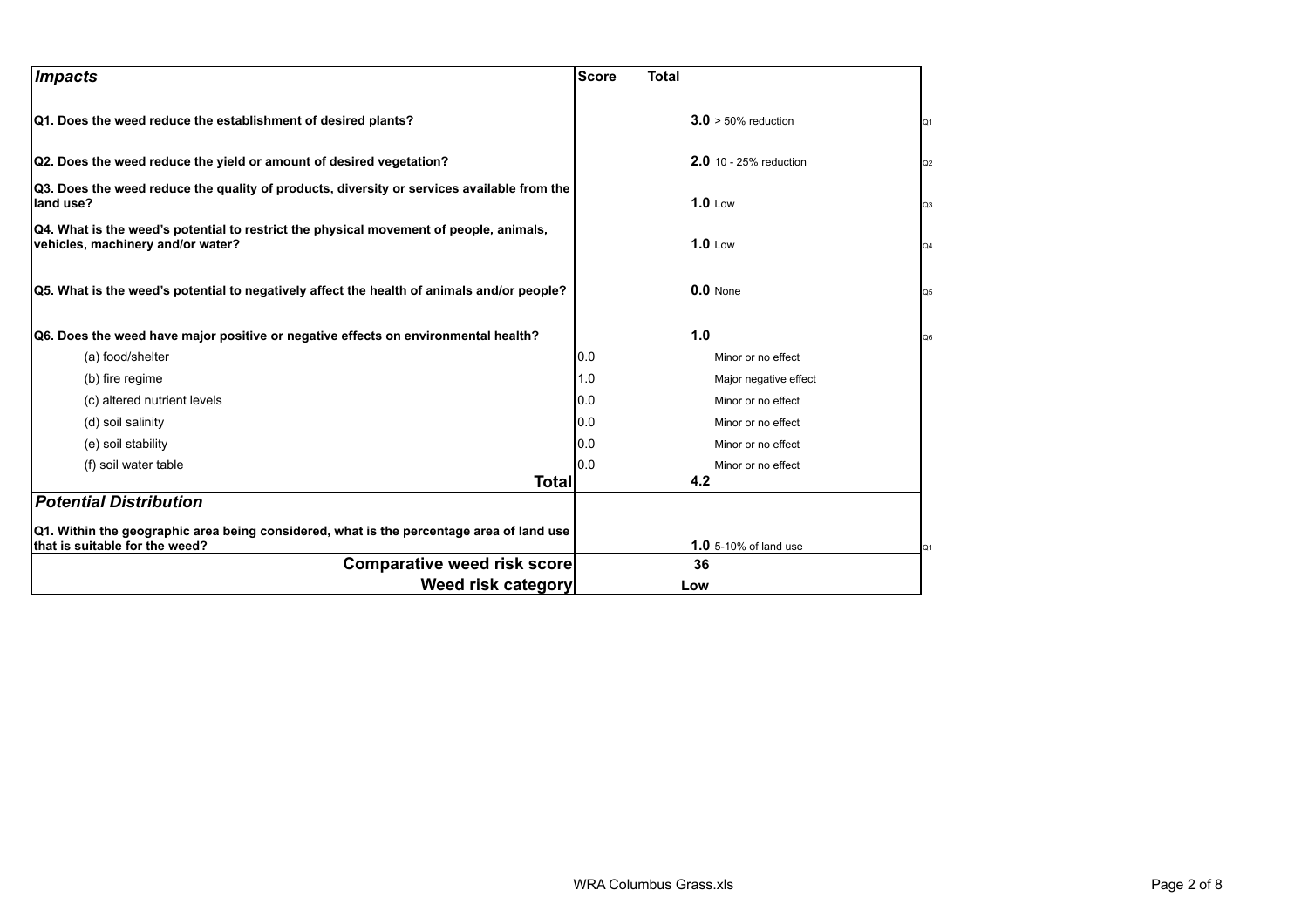| <b>Control Costs</b>                                                                             | <b>Score</b><br>Total        |                         |                |
|--------------------------------------------------------------------------------------------------|------------------------------|-------------------------|----------------|
| Q1. How detectable is the weed?                                                                  |                              |                         | Q1             |
| (a) Distinguishing features                                                                      |                              | always distinct         |                |
| (b) Period of year shoot growth visible                                                          |                              | > 8 months              |                |
| (c) Height at maturity                                                                           |                              | > 2 m                   |                |
| (d) Pre-reproductive height in relation to other vegetation                                      |                              | similar height          |                |
|                                                                                                  |                              |                         |                |
| Q2. What is the general accessibility of known infestations at the optimum time of<br>treatment? |                              | 0 high                  | Q2             |
| Q3. How expensive is management of the weed in the first year of targeted control?               | $\mathbf{2}$                 |                         |                |
| (a) Chemical costs/ha                                                                            |                              | medium (\$100-\$249/ha) | Q <sub>3</sub> |
| (b) Labour costs/ha                                                                              |                              | low (< \$100/ha)        |                |
| (c) Equipment costs                                                                              |                              | low                     |                |
|                                                                                                  |                              |                         |                |
| Q4. What is the likely level of participation from landholders/volunteers within the land        |                              |                         |                |
| use at risk?                                                                                     |                              | $2.0$ llow              | Q4             |
| <b>Total</b>                                                                                     | 4.2                          |                         |                |
| <b>Persistence</b>                                                                               | <b>Score</b><br><b>Total</b> |                         |                |
| Q1. How effective are targeted management treatments applied to infestations of the              |                              |                         |                |
| weed?                                                                                            |                              | $3$ low                 | Q1             |
| Q2. What is the minimum time period for reproduction of sexual or vegetative                     |                              |                         |                |
| propagules?                                                                                      |                              | ? do not know           | Q2             |
| Q3. What is the maximum longevity of sexual or vegetative propagules?                            |                              | $2 > 5$ years           | Q <sub>3</sub> |
| Q4. How likely are new propagules to continue to arrive at control sites, or to start new        |                              |                         |                |
| infestations?                                                                                    | 3.0                          |                         | Q4             |
| (a) Long-distance (>100m) dispersal by natural means                                             |                              | frequent                |                |
| (b) Long-distance (>100m) dispersal by human means                                               |                              | frequent                |                |
| <b>Total</b>                                                                                     | 8.6                          |                         |                |
| <b>Current distribution</b>                                                                      |                              |                         |                |
| Q1. What percentage area of the land use in the geographical area is currently infested by       |                              |                         |                |
| the weed?                                                                                        |                              | $0.1$ <1% of land use   | Q1             |
| Q2. What is the number of infestations, and weed distribution within the geographic area         |                              |                         |                |
| being considered?                                                                                |                              | 1.0 scattered           | Q2             |
| Total                                                                                            | 0.9                          |                         |                |
| <b>Comparative feasibility of coordinated control score</b>                                      | 33                           |                         |                |
| Feasibility of coordinated control category                                                      | <b>Medium</b>                |                         |                |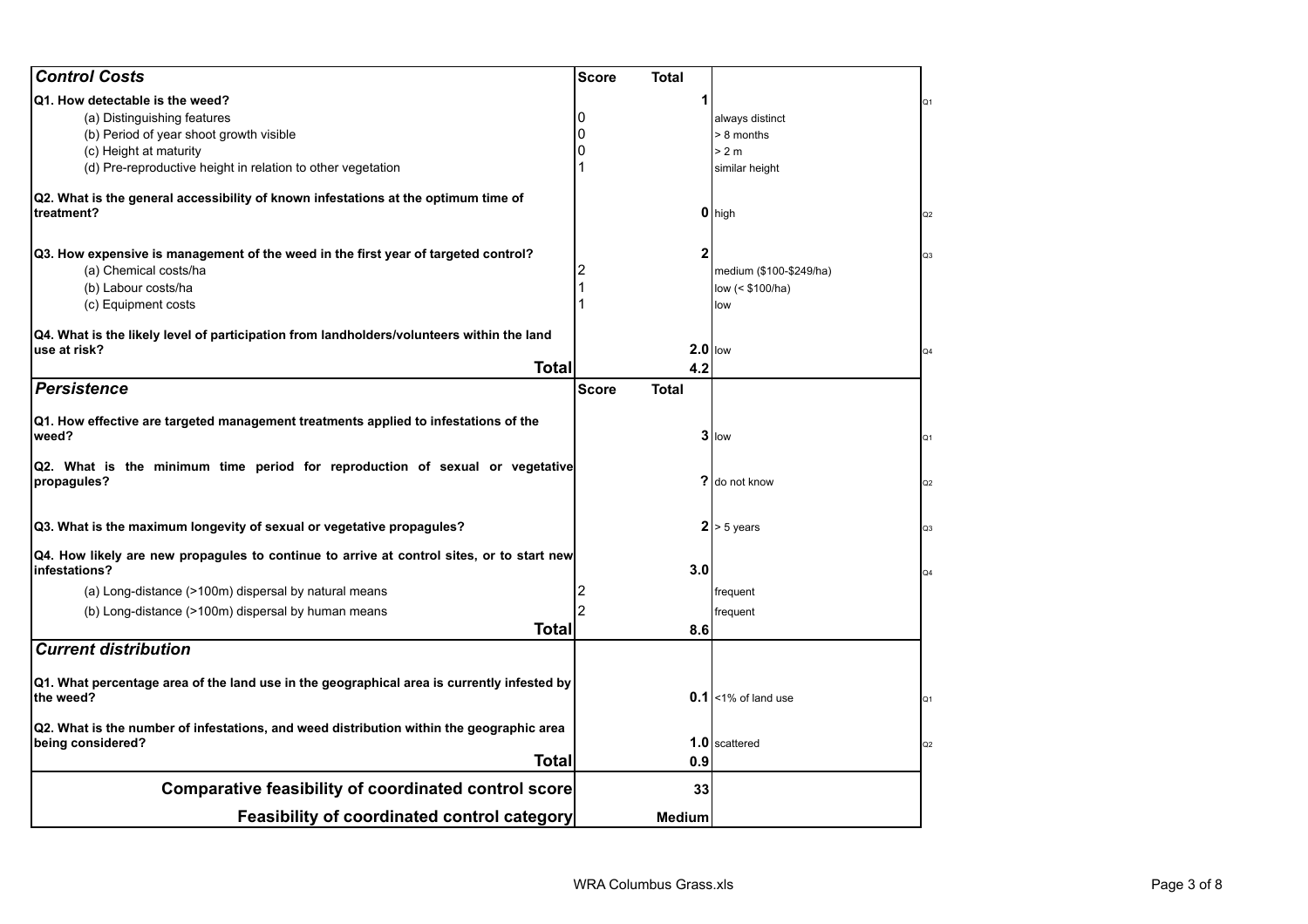| Management priority category Limited Action<br><b>Calculation of overall uncertainty score</b> | 7%                                           |
|------------------------------------------------------------------------------------------------|----------------------------------------------|
|                                                                                                | Response $ _{\mathsf{Submit \, Assessment}}$ |
| <b>Positive Impacts</b>                                                                        |                                              |
| References/Other comments                                                                      |                                              |

Re: Sources: Many of the questions above answered as a group by: J Vollmer & S Granger - Sydney North WC, D Walker & K Harper Sydney Central WC, and N Booth & D Simmons Sy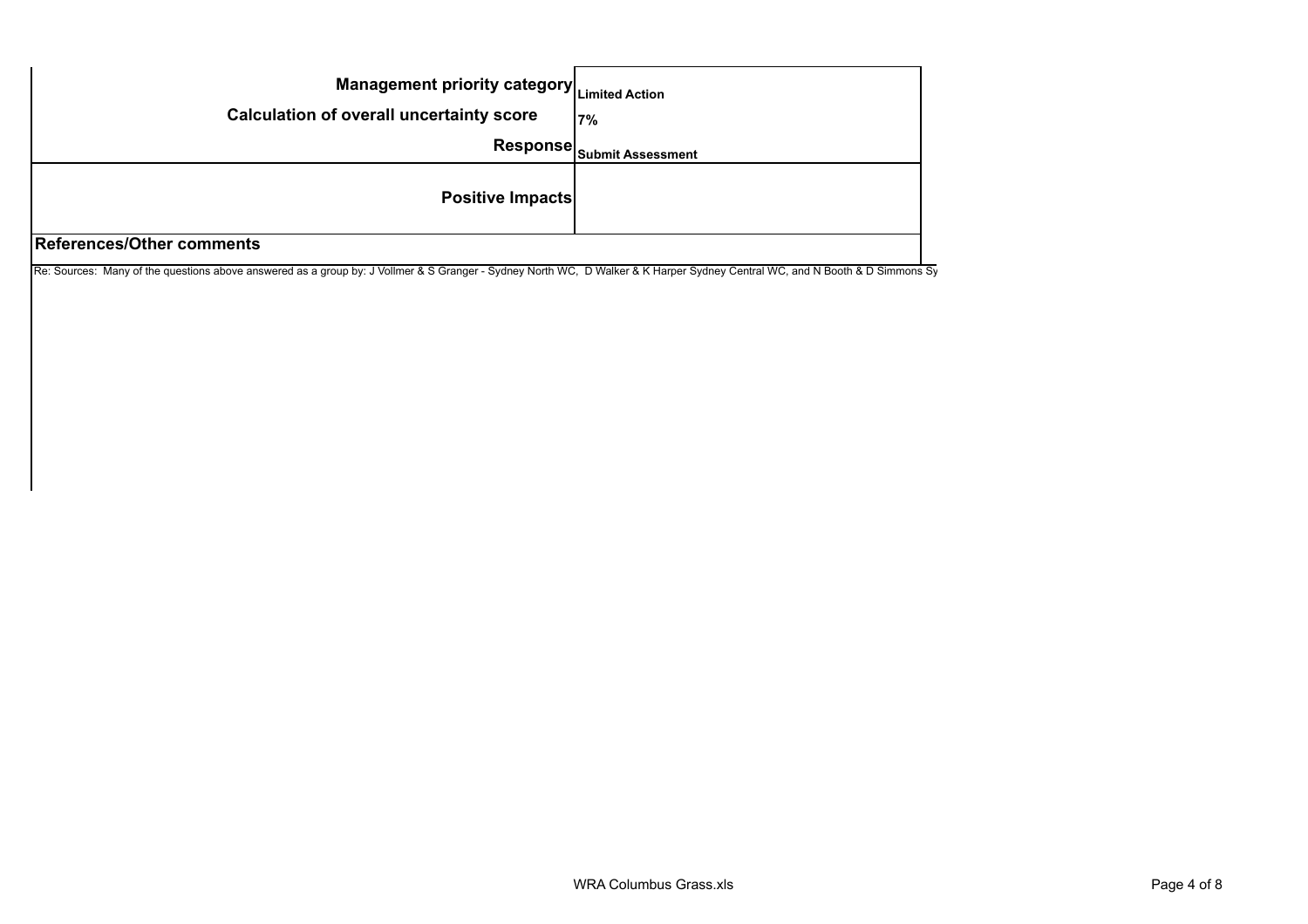**Source and comments**

Corn competition reduces, but does not eradicate emergernce. http://www.jstor.org/pss/3987340

see below

http://www.jstor.org/pss/3987340

http://www.wagga.nsw.gov.au/resources/documents/Class\_4\_Weed\_Management\_Plan1.p df

http://www.southeastweeds.org.au/index.pl?page=130

Cultivated as a forage plant. Richardson, Richardson & Shepherd http://www.southeastweeds.org.au/index.pl?page=130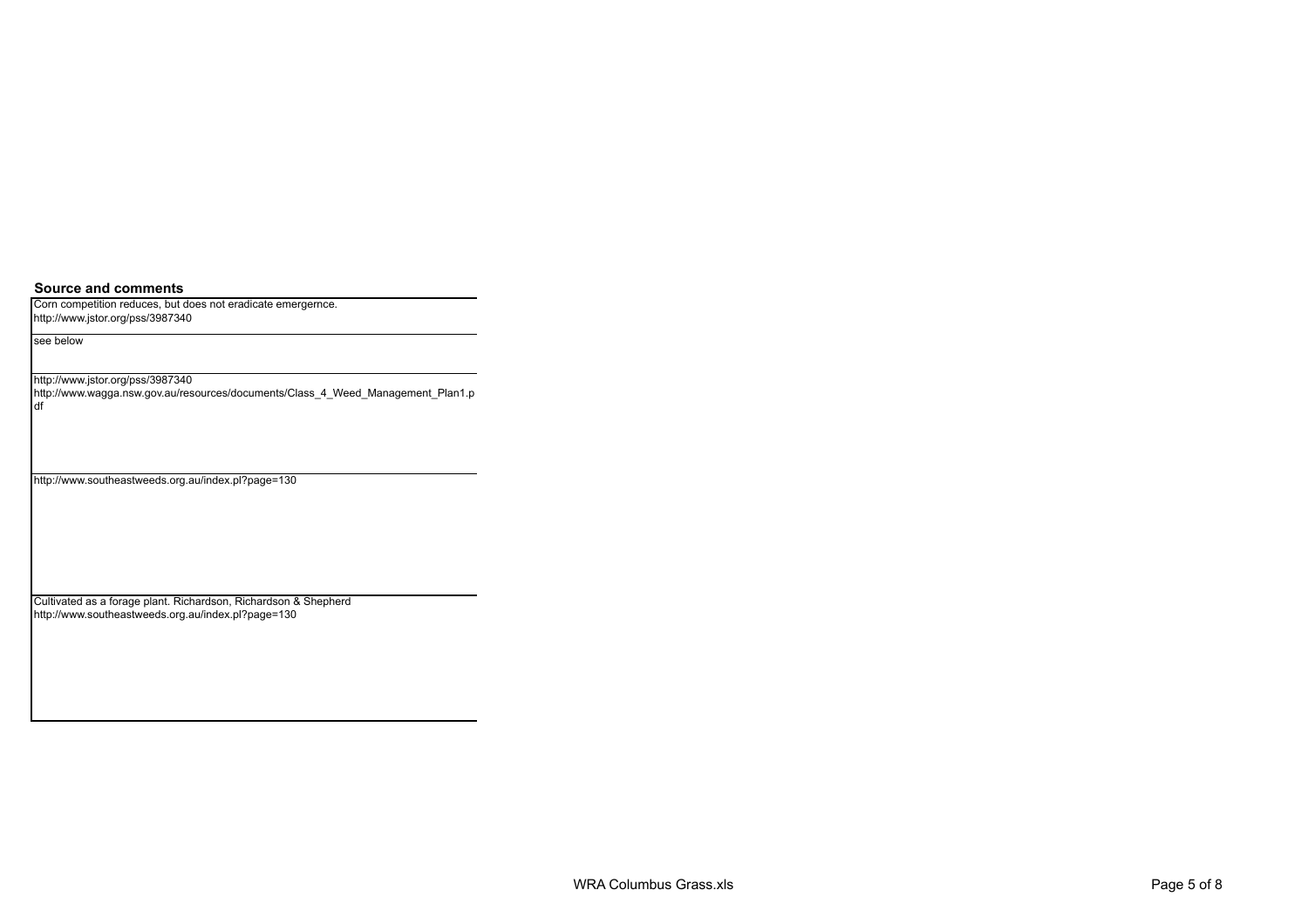| http://www.jstor.org/pss/3987340 |
|----------------------------------|
|----------------------------------|

Requires repeated deep cultivation to exhaust rhizomes,

http://www.wagga.nsw.gov.au/resources/documents/Class\_4\_Weed\_Management\_Plan1.p df, so has potential to positiviely affect soil stability. Large size of grass can influence fire regimes.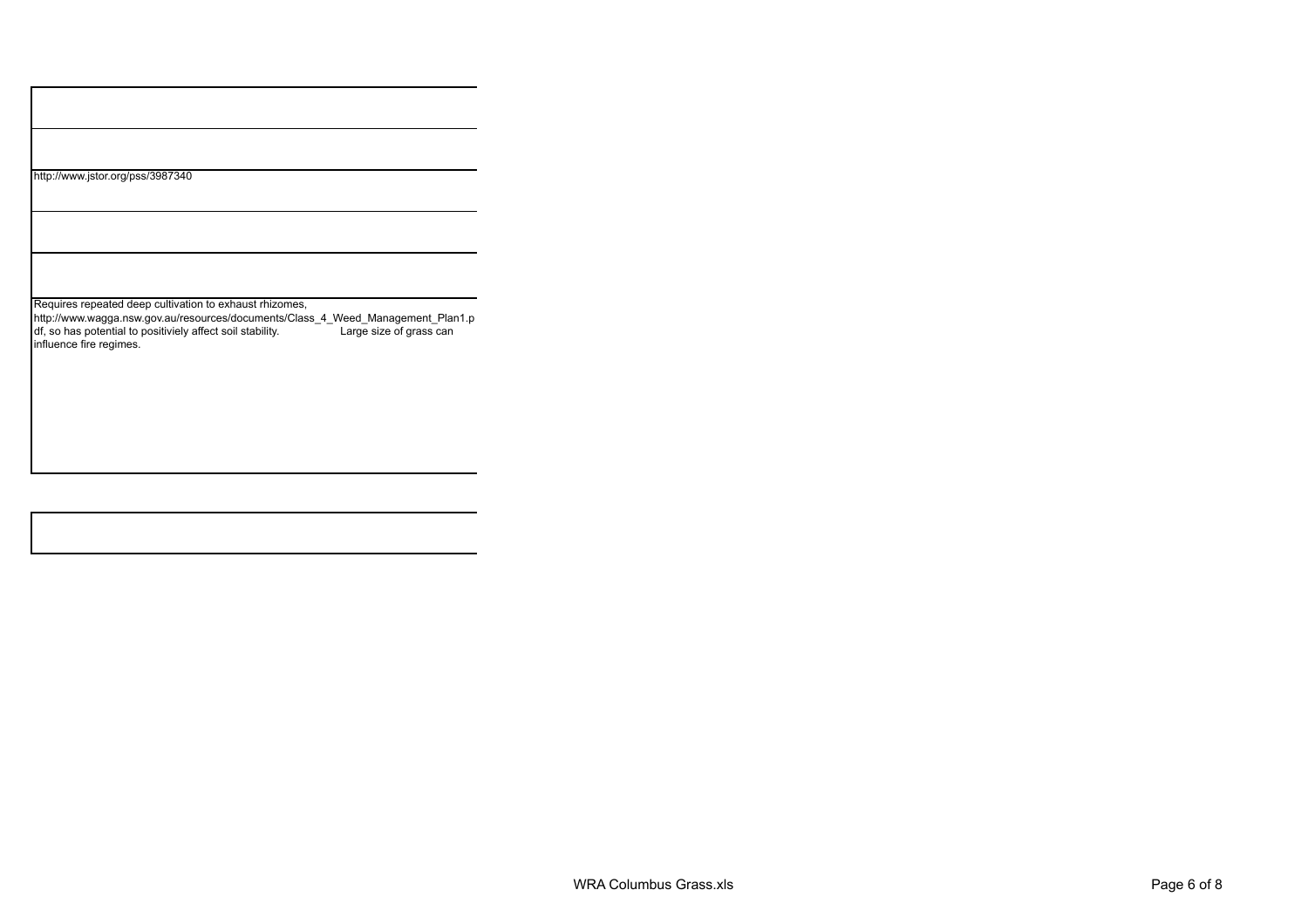http://cms.jcu.edu.au/discovernature/weedscommon/JCUPRD\_039032 Perennial. Difficult to distinguish from Johnson Grass. http://plantnet.rbgsyd.nsw.gov.au/cgibin/NSWfl.pl?page=nswfl&lvl=sp&name=Sorghum~almum

In field studies, viability of seeds placed on the soil surface or buried 3 or 8 cm was 2% or less at 12 months and 0% at 18 months after burial. Viability of seeds buried 15 and 23 cm was 0.3 and 26%, respectively, at 24 months after burial. Thus, tillage that buried sorghumalmum seeds 20 cm or more could reduce the processes but would also prolong seed the could also prolong seed t<br>http://www.southeastweeds.org.au/index.pl?page=130